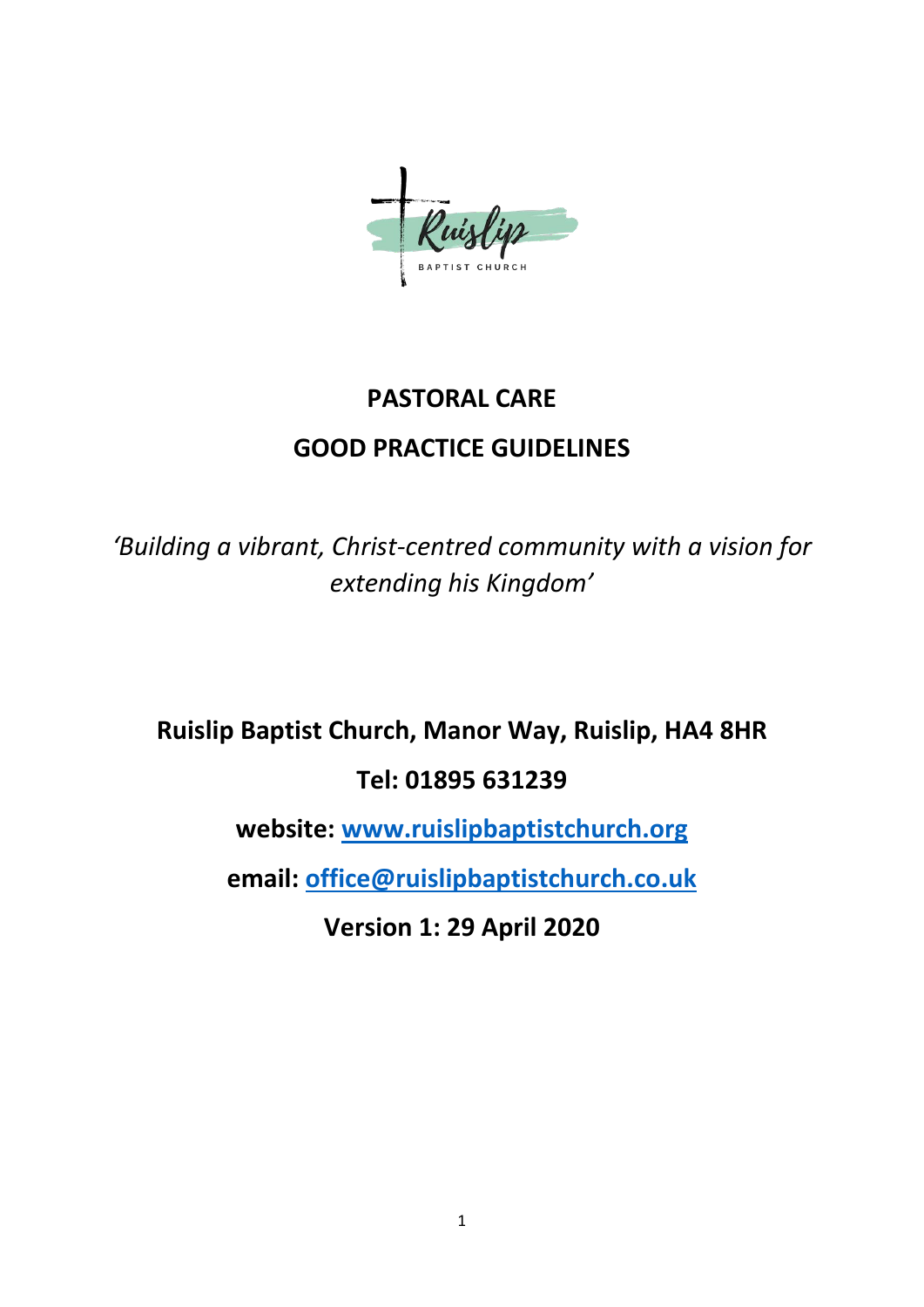## **Contents**

### **Page No.**

| 1. Guidelines Intent                                          | 3  |
|---------------------------------------------------------------|----|
| 2. Scope of Pastoral Care                                     | 3  |
| 3. Definition of a Christian Pastoral Carer                   | 4  |
| 4. Structure of Pastoral Care at RBC                          | 4  |
| 5. Biblical Values for Pastoral Care                          | 5  |
| 6. Ethical Values for Pastoral Care                           | 5  |
| 7. Confidentiality                                            | 6  |
| 8. Dual Relationships                                         | 7  |
| 9. Care for the Pastoral Carer                                | 8  |
| 10. Safeguarding Children, Young People and Vulnerable Adults | 9  |
| 11. Tips for Pastoral Carers                                  | 9  |
| 12. Acceptance of Pastoral Care Guidelines                    | 10 |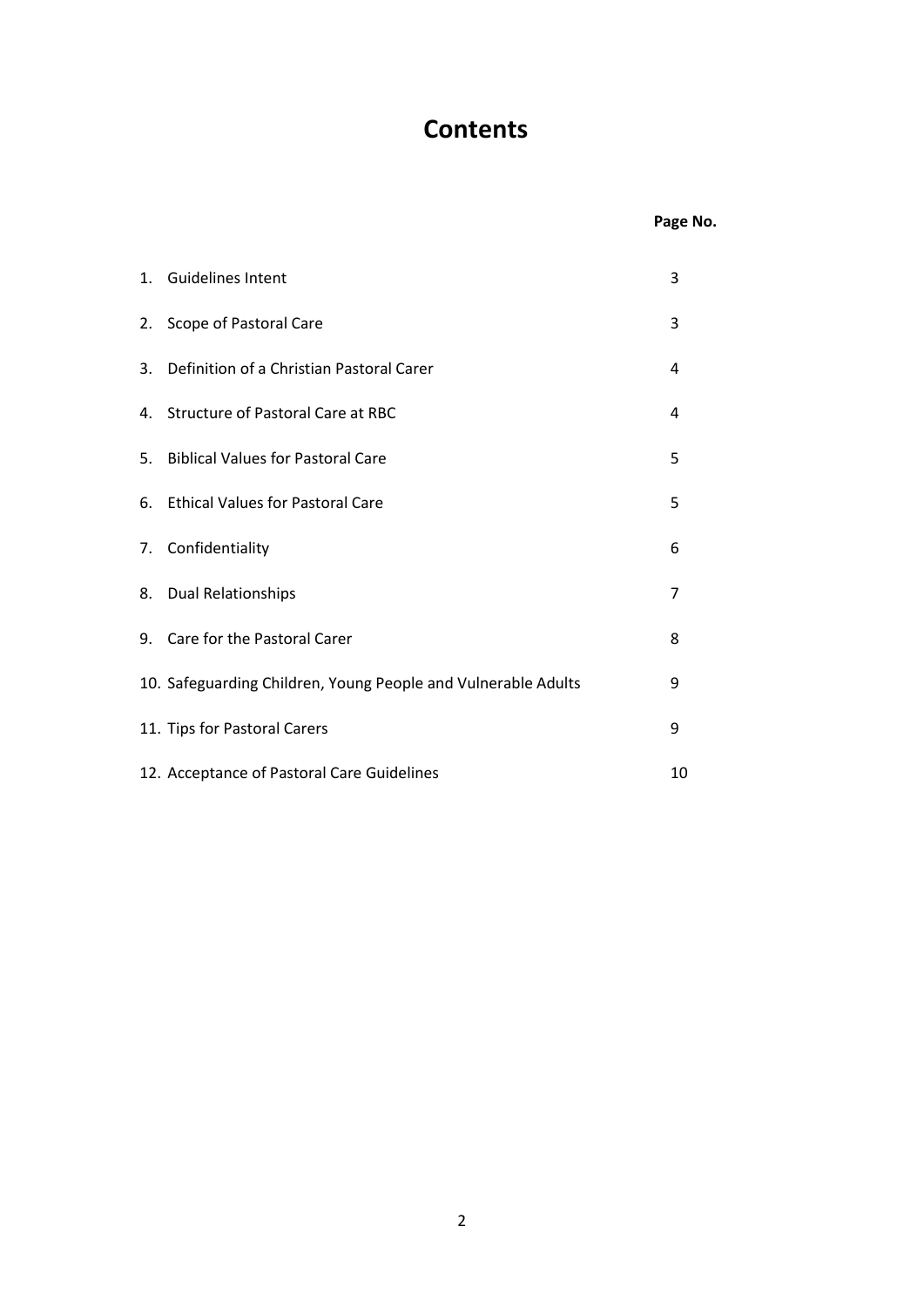#### **"A new command I give you: Love one another. As I have loved you, so you must love one another. By this all men will know that you are my disciples, if you love one another."**

#### **John 13: 34-35**

Christian pastoral care is the activity, which flows from the attitude and commitment to love one another because we ourselves are first loved by God. It is concerned with developing quality relationships, and helping one another to become the people that God wants us to be. It embraces a wide range of activity in support of one another, in and beyond the Church.

These guidelines recognise that Christian pastoral care is relational in nature and practice and is offered from the gift of God's love for us and our love for one another.

#### **1. Guidelines Intent**

- 1.1 These guidelines are intended to be:
- 1.1.1 a resource which encourages pastoral care to be offered with integrity and in a way which honours God and all those involved.
- 1.1.2 a resource which will enable individual pastoral care volunteers to be accountable to RBC.

#### **2. Scope of Pastoral Care**

- 2.1 Christian pastoral care might involve: sustaining others through prolonged difficulty or immediate need, enabling the journey of healing and wholeness, considering the process of reconciliation with God, self and others, offering guidance about other resources and enabling different perspectives.
- 2.2 Christian pastoral care might take the form of: listening, encouraging, visiting, hospitality, advocacy, mentoring, befriending, celebrating, practically helping, prayer, comforting and enabling.
- 2.3 Christian pastoral care **is NOT**: trying to solve all the recipient's problems, making judgements about lifestyle and behaviour, counselling or therapy, feeling responsible for the recipient's decisions or actions, giving advice that is not asked for or creating a dependency on the carer.
- 2.4 Christian pastoral care might happen: formally in planned and organised ways or informally through everyday spontaneous moments.
- **2.5** Christian pastoral care might be offered by an individual, by small groups, through a particular ministry, through an outreach project, by one church or a group of churches.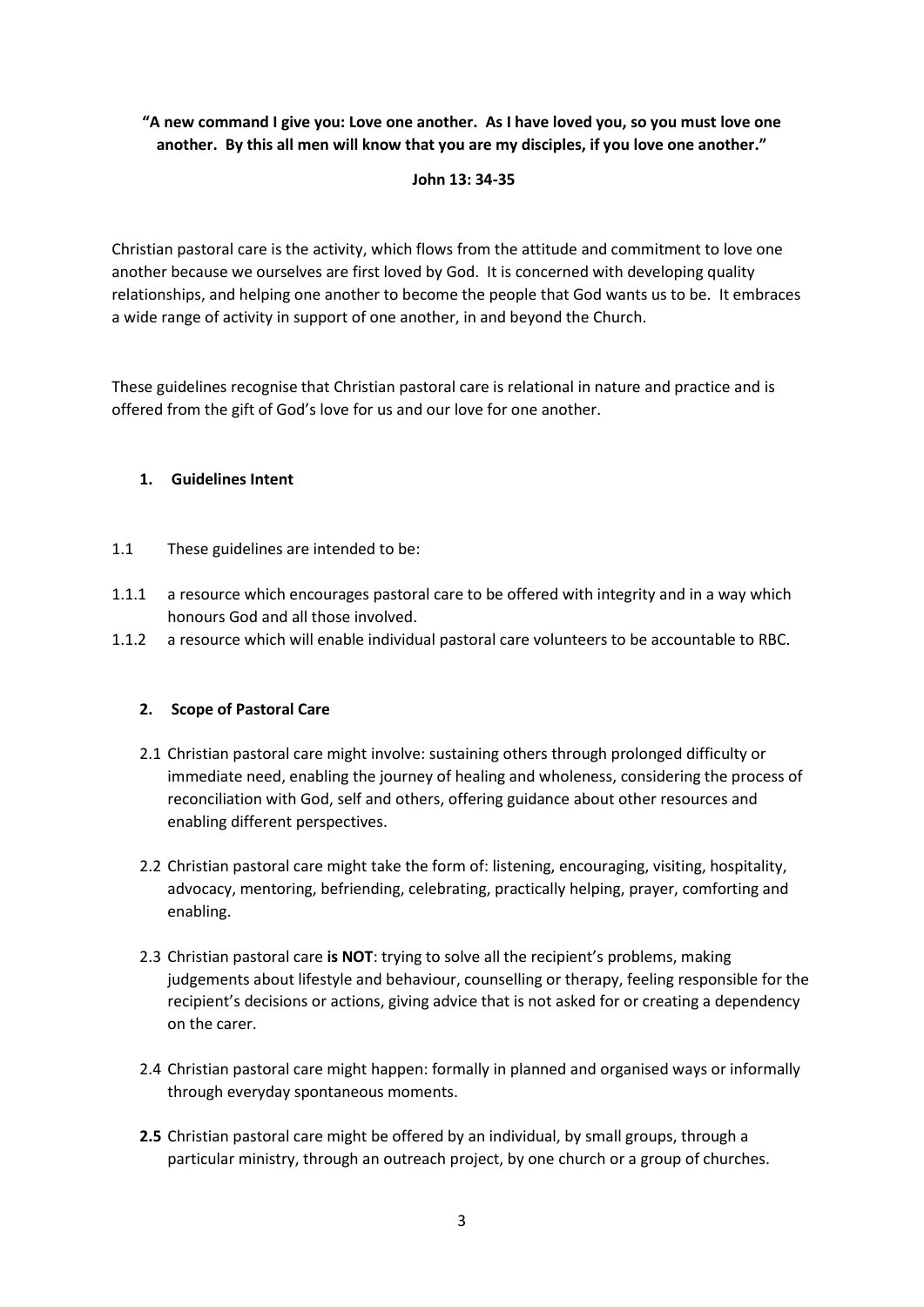#### **3. Definition of a Christian Pastoral Carer**

- 3.1 A Christian Pastoral Carer is someone who either formally, as part of a pastoral team or informally, as part of their small group or everyday relationships in the community, offers care and support to another, in the knowledge of being loved themselves by God and in the hope of sharing that love with others.
- 3.2 Christian Pastoral Carers may work at different levels:
- 3.2.1 All Christians have a God given responsibility to care for others. It mostly happens in informal and often unplanned ways. All help to grow pastoral churches which care for others in organic ways, rather than within formalised pastoral structures or systems.
- 3.2.2 Some Christians are particularly gifted and called by God to provide pastoral care in a more focussed way. At RBC, Pastoral Assistants are appointed to care for specific people on behalf of the church. It might involve the Pastoral Carer undertaking training and or developing knowledge, insights, skills and expertise in pastoral care at a greater depth.
- 3.2.3 A few Christians are particularly called and gifted to resource, lead or co-ordinate the work of pastoral care in planned, structured and formalised ways. They may have specialist knowledge, experience and skill and enable, encourage and equip the pastoral care work of the All (3.2.1) or the Some (3.2.2) and provide them with for example training, leadership, help to reflect on their practice and support.

#### **4. Structure of Pastoral Care at RBC**

- 4.1 Within RBC pastoral care takes place in several ways:-
- 4.1.1 The Ministers provide pastoral support to those in need, being available to meet with individuals as appropriate.
- 4.1.2 Pastoral care is co-ordinated by the Pastoral Co-ordinator and carried out by a team of volunteer Pastoral Assistants, appointed by the church. This care includes on-going support and visiting where long term care is required. Pastoral Assistants have individuals assigned to them that they care for on behalf of the church. Pastoral Assistants are supported by the Pastoral Co-ordinator.
- 4.1.3 In addition, the Pastoral Co-ordinator works with a number of pastoral volunteers from the church who are available to visit or help individuals as needs arise on an ad hoc basis. This may include practical help e.g. cooking a meal when someone is ill, occasional shopping etc.
- 4.1.4 Small groups are a hub for pastoral care as small group members seek to care for one another.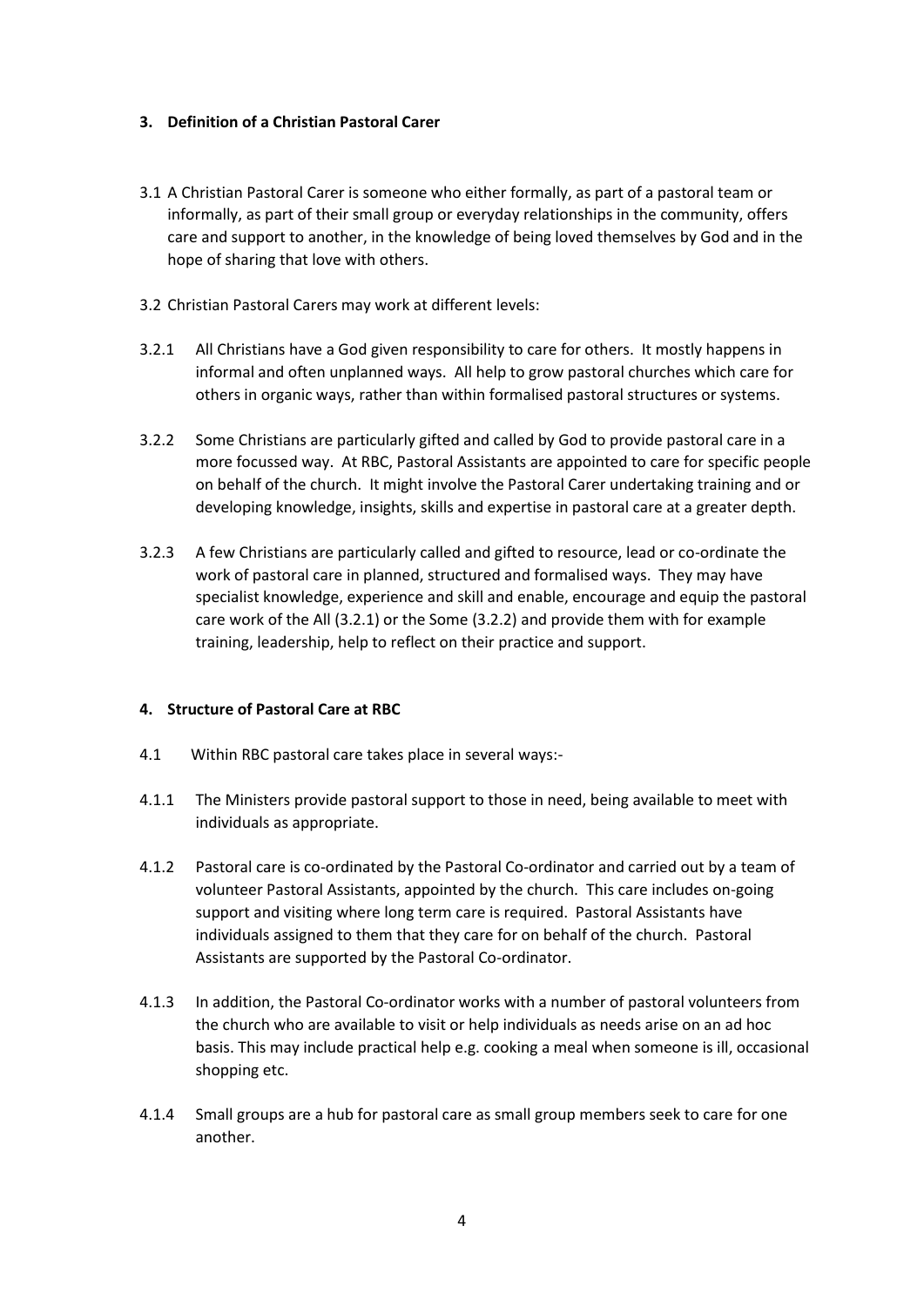4.1.5 The whole church is tasked with pastoral care as individuals look out for and care for one another.

#### **5. Biblical Values for Pastoral Care**

- 5.1 Pastoral Carers are called to value each person as created uniquely in the image of God (Genesis 1:27), with purpose, potential and capacity to live life to the full (John 10:10).
- 5.2 Pastoral Care that is inspired and enabled by Christ will contribute towards:
- 5.2.1 the equipping of God's people so they can do His work , so that the Church, the Body of Christ, can be built up, until we come to unity in our faith and knowledge of God's Son, that we will be mature and full grown in the Lord ……… so that the whole Body is healthy and growing and full of love (e.g. Ephesians 4:11-16).
- 5.2.2 the mission work of the Church (e.g. John 17:20-23; Acts 2:44-47; Acts 6:1-7) .
- 5.3 Pastoral Carers are called to love others through Christ-like love (John 13:34-35, Romans 12:10; Romans 13:8), led and living by the Holy Spirit, manifesting the fruit of the Holy Spirit and informed by the indwelling Word of God (Galatians 5:13–26 and Colossians 3:12-17).
- 5.4 Pastoral Carers are called to be burden bearers and burden sharers with and for others, whilst not creating dependency or denying the person their responsibilities and capabilities (Galatians 6:1–5).
- 5.5 Pastoral Carers are called to relate to others with an emphasis more on listening than speaking, and to be mindful and careful of the words that they speak (James 1:19–27; Proverbs 18:19).
- 5.6 Pastoral Carers are called to exercise confidentiality and discretion (Proverbs 11:13; Proverbs 20:19).

#### **6. Ethical Values for Pastoral Care**

- 6.1 Pastoral Carers will be careful to respect the rights and dignity of every person as a unique individual, equal with them in the sight of God and regardless of race, religion, nationality, language, gender, marital status, sexual orientation, age, size, employment, income, disability, health, abode, or criminal record.
- 6.2 Pastoral Carers will seek to accept and not judge a person and to allow them the safety, freedom and space to express themselves and to make their own decisions without force or manipulation, even when they disagree with the person's thinking, actions and life style.
- 6.3 Pastoral Carers will be careful to ensure that they do not misuse or abuse the trust that is bestowed upon them by a person.
- 6.4 Pastoral Carers will not subject any person to physical, psychological, verbal or spiritual harassment and will not tolerate such behaviour by others. Harassment can include physical, psychological, emotional, sexual or spiritual abuse including insults, unwelcome sexual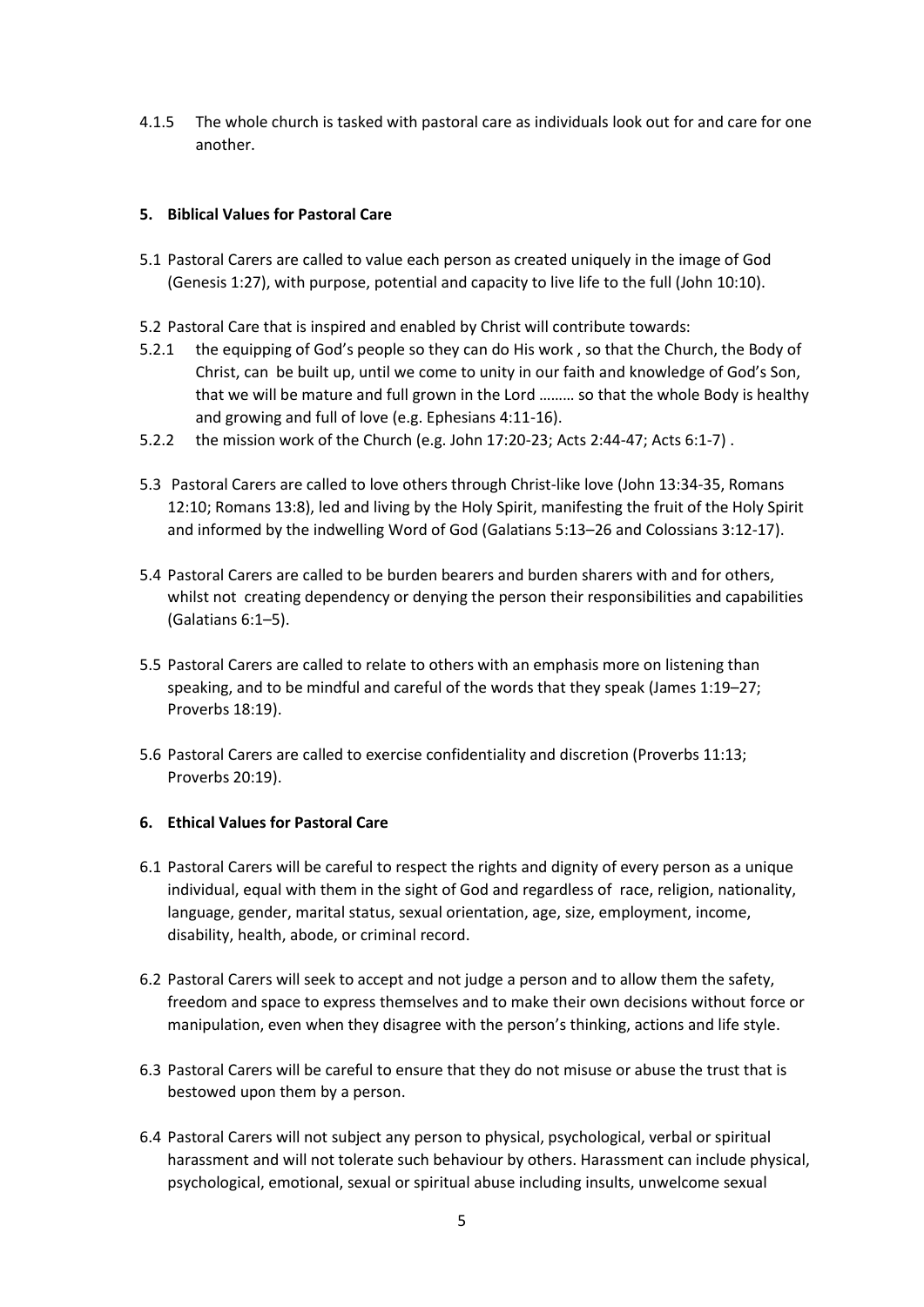behaviour, language or jokes, display of offensive materials, words, pictures, symbols, behaviour, gestures, or signals.

- 6.5 Pastoral Carers will not exploit people they are helping financially, sexually, emotionally, or in any other way.
- 6.6 Pastoral Carers will be careful not to create unhealthy dependencies for either themselves or the persons to whom they are offering pastoral care.
- 6.7 Pastoral Carers will maintain confidentiality, understanding that confidentiality does not necessarily mean secrecy (see Section 7 below).
- 6.8 Pastoral Carers will ensure that the person is safeguarded as far as is practically reasonable and that appropriate steps are taken to seek appropriate medical, legal or other professional assistance where required (refer to section 10 in relation to safeguarding responsibilities).
- 6.9 Pastoral Carers will seek to be honest and open and act with integrity.
- 6.10 Pastoral Carers will seek to hold appropriate boundaries and be confidently assertive when required without aggression.

#### **7. Confidentiality**

- 7.1 Confidentiality is a critical boundary which protects the privacy of the person and the integrity of pastoral work in our church.
- 7.2 Confidentiality ensures the information a person reveals to us is not disclosed to anyone else, without the person's prior knowledge and consent, apart from exceptional circumstances where safeguarding is necessary.
- 7.3 Confidentiality establishes trust and a safe space for a person and for God to work.
- 7.4 Confidentiality however, does not need to be confused with secrecy i.e. concealing information which could be significantly harmful to others or collusion i.e. explicitly or inherently cooperating with illegal or unethical behaviour.
- 7.5 Exceptions to confidentiality include when:
- 7.5.1 the Pastoral Carer has been required by legislation or a Court of Law to disclose certain information either to the Police or the Court.
- 7.5.2 the Pastoral Carer has reason to believe that others, particularly a child or vulnerable person, are or maybe, at risk of harm or injury.
- 7.5.3 the Pastoral Carer has reason to believe that the person is at risk of harming themselves.
- 7.6 In the exceptional cases of 7.5.2 and 7.5.3 the Pastoral Carer, if they are not placing themselves at risk, should encourage and support the person to disclose information themselves to the appropriate bodies, authorities or agencies. If this is not possible, the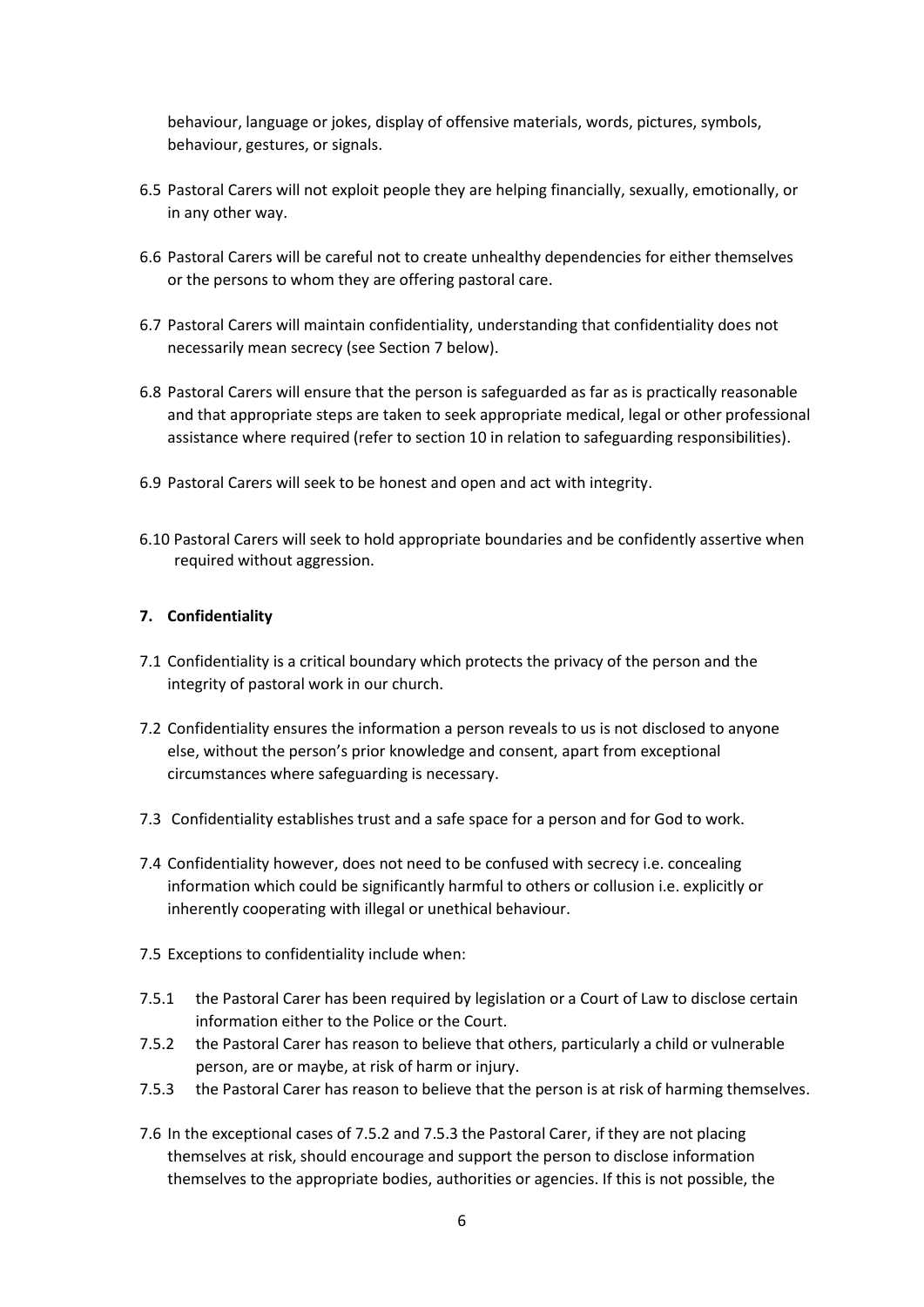Pastoral Carer should seek the person's permission for them to pass information on to any appropriate bodies, authorities or agencies. If this is not forthcoming the Pastoral Carer should disclose information, which is only on a need to know basis, to the appropriate bodies, authorities or agencies without the person's consent.

- 7.7 Pastoral Carers working in a formal pastoral care role need to make a person aware of the boundaries of confidentiality from the onset of any care or support offered.
- 7.8 Pastoral Care offered informally in the everyday contexts of life, needs to assume that what is spoken by the person is to be kept confidential. Where there is any doubt, the Pastoral Carer needs to assume responsibility for clarifying this e.g. would the person like their situation to be kept confidential, be prayed for by a group of intercessors who would keep their details confidential or do they want it in the weekly news sheet.
- 7.9 Confidentiality in pastoral care might need at times, to be worked out not only by the Pastoral Carer and the person being cared for but with church leaders, pastoral team coordinators, other pastoral carers, the person's family members and friends, the Pastoral Carer's own family members and friends, prayer groups, fellowship groups.
- 7.10 Confidentiality guidelines for various individuals and groups, might involve formal written guidelines policies and procedures, explicit verbal explanations, inherent role modelling.
- 7.11 Confidentiality also extends to any written or electronic records and the safeguarding of these to protect the privacy of the person.
- 7.12 Written or electronic records should only be kept for the specific purpose and time needed. They need to be accurate, up to date, adequate, relevant and not excessive in relation to the purpose for which they are intended and where appropriate without any identifiable information.
- 7.13 Care should be taken about access to and use of shared computers, backup systems and emails, i-pads, mobile phones, social networks, photocopying, faxing and shredding. It can be, for instance, a breach of confidentiality to copy others into certain e-mails when the person has not given their permission for you to do so and where they contain personal content, or to leave a letter inadvertently in the photocopier, or to leave a thank you card visible to others which give away information about a person cared for.
- 7.14 RBC needs to act within current data protection legislation.

#### 8. **Dual Relationships**

- 8.1 There are times when Pastoral Carers may hold another relationship with the person they are caring for e.g. a pastoral listener might also be a health care professional in the community and the boundary of another relationship needs to be preserved by arranging for another Pastoral Carer to be involved.
- 8.2 In some instances the dual relationship might be useful in terms of having a holistic overview of the person's situation but in this instance, the Pastoral Carer has the responsibility for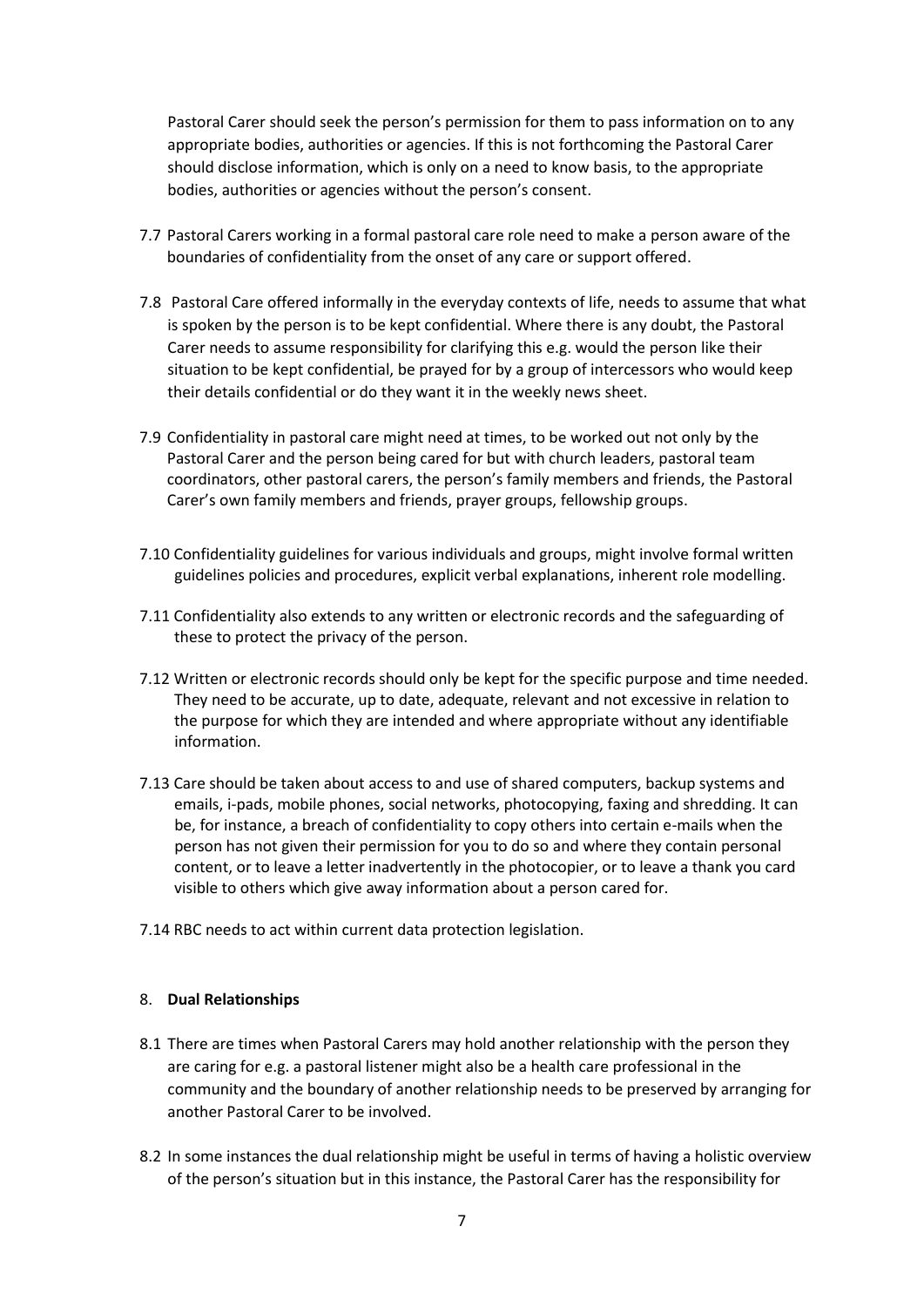ensuring that the person is comfortable with the dual roles, they are comfortable themselves with the dual roles and for managing confidentiality in the different contexts.

#### **9. Care for the Pastoral Carer**

- 9.1 Pastoral Carers need to ensure they are taking care of their own health and well-being as they offer care to others.
- 9.2 Pastoral Carers need to ensure they are not working out of their depth in a detrimental way to themselves or the person, that they are working within their abilities and competencies and that they are prepared to refer or signpost a person to others when needed.
- 9.3 Pastoral Carers need to take responsibility for ensuring they are identifying and undertaking training which is relevant to their work. They should raise training needs with the Pastoral Co-ordinator.
- 9.4 Pastoral Carers need to ensure the person for whom they are caring, is aware they are not offering counselling and need to be prepared to refer a person to a counsellor where needed and desired.
- 9.5 If the Pastoral Carer is a trained counsellor he/she should discuss this with the Pastoral Coordinator before offering to provide the person with counselling themselves and shifting the relationship into a formal counselling agreement. In such circumstances the Pastoral Carer needs to ensure that the person understands the contractual/formalised boundaries and conditions of counselling.
- 9.6 Pastoral Carers who are regularly providing formal pastoral care on behalf of RBC, should be accountable to RBC and be resourced themselves through regular, appropriate oversight and support for their pastoral care work.
- 9.7 It is essential that confidentiality is maintained within any oversight / support / supervisory arrangement for the Pastoral Carer and therefore careful consideration needs to be given to the most appropriate source of such support. For some it may be more appropriate to access support from outside their own church congregation to help ensure that confidentiality is not compromised.
- 9.8 Pastoral Carers need to feel safe themselves and in some instances have a right to decline offering care and or seeing someone on their own e.g. with a person who is under the influence of alcohol or drugs or who are 'acting out' aggressively.
- 9.9 Pastoral Carers should not offer care to a person when their own functioning is impaired due to personal or emotional difficulties, illness or for any other reason.
- 9.10 Pastoral Carers who are working formally may want to ensure their church has adequate insurance to cover their activities or to take out their own indemnity insurance with a suitable insurance company.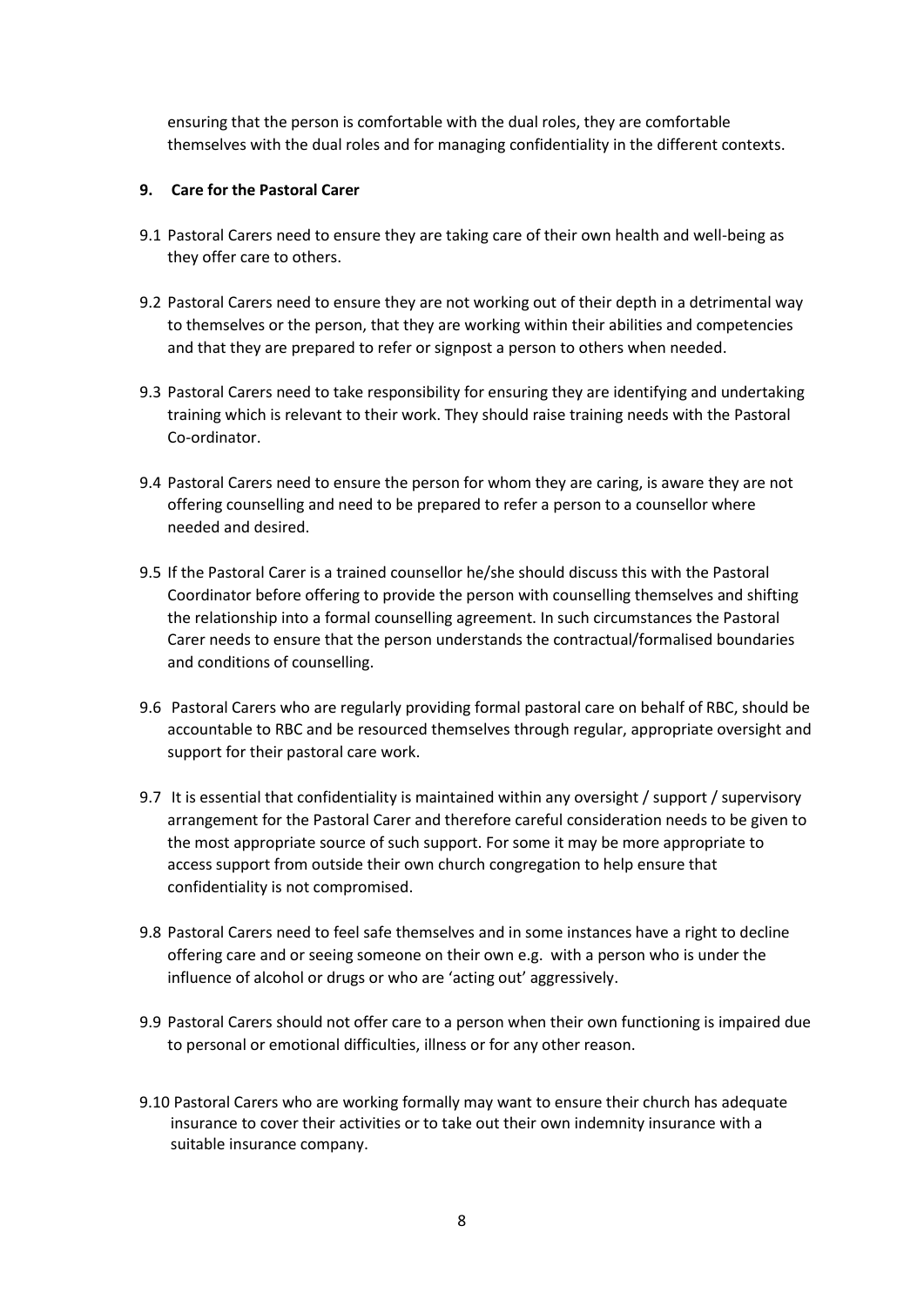#### **10. Safeguarding Children, Young People and Vulnerable Adults**

- 10.1 RBC has a clear, written, Safeguarding Policy for Children (Safe to Grow) and Vulnerable (Safe to Belong), which includes a requirement that every person who the church has formally nominated as a Pastoral Carer or child / young person's worker, undergoes a Disclosure and Barring Service (DBS) check.
- 10.2 Pastoral Carers who are called to provide pastoral care to Children, Young People and Vulnerable Adults must do so within the guidelines of RBC's Safeguarding Policies and Procedures and should be made aware of these and receive appropriate safeguarding training.
- 10.3 Pastoral Carers need to be aware of the person who holds the safeguarding role at RBC, how and where to access them and when it is appropriate to do so.
- 10.4 If a Pastoral Carer receives a confession or allegation of abuse or has any reason to suspect that a child or vulnerable adult has in the past been abused, or might be at risk of abuse or is currently being abused, they must act promptly within RBC's Safeguarding Policies and Procedures.

#### **11. Tips for Pastoral Carers**

- 1. Confidentiality is of utmost importance. It is right to gain the person's permission to do so before sharing any confidential information with anyone else unless a safeguarding issue is raised.
- 2. Pray for the people you visit and ask the person if they would like you to pray with them when you visit.
- 3. Your major role is probably as a listener. Try to listen to what is behind the words as much as to the words themselves. Show sympathy and sensitivity, and do not be judgemental. Try to empathise with the person so that they feel you are sincere and genuine in your concern for them.
- 4. It is often a good idea to repeat back to the person what you think they have expressed both to ensure that you have really understood them and also to reassure them that you are listening and sympathising with them.
- 5. Watch your body language as well as your words. Tone of voice, the expression on your face, eye contact, how you sit, all affect your relationship with the person.
- 6. You are there to help the person but try to avoid them becoming too dependent on you. Try not to make decisions for them but encourage them to reach a conclusion for themselves by talking through various options with them.
- 7. It is important to discern when someone's problem is out of your range and when they should be passed onto someone else who has particular expertise in the matter. Where